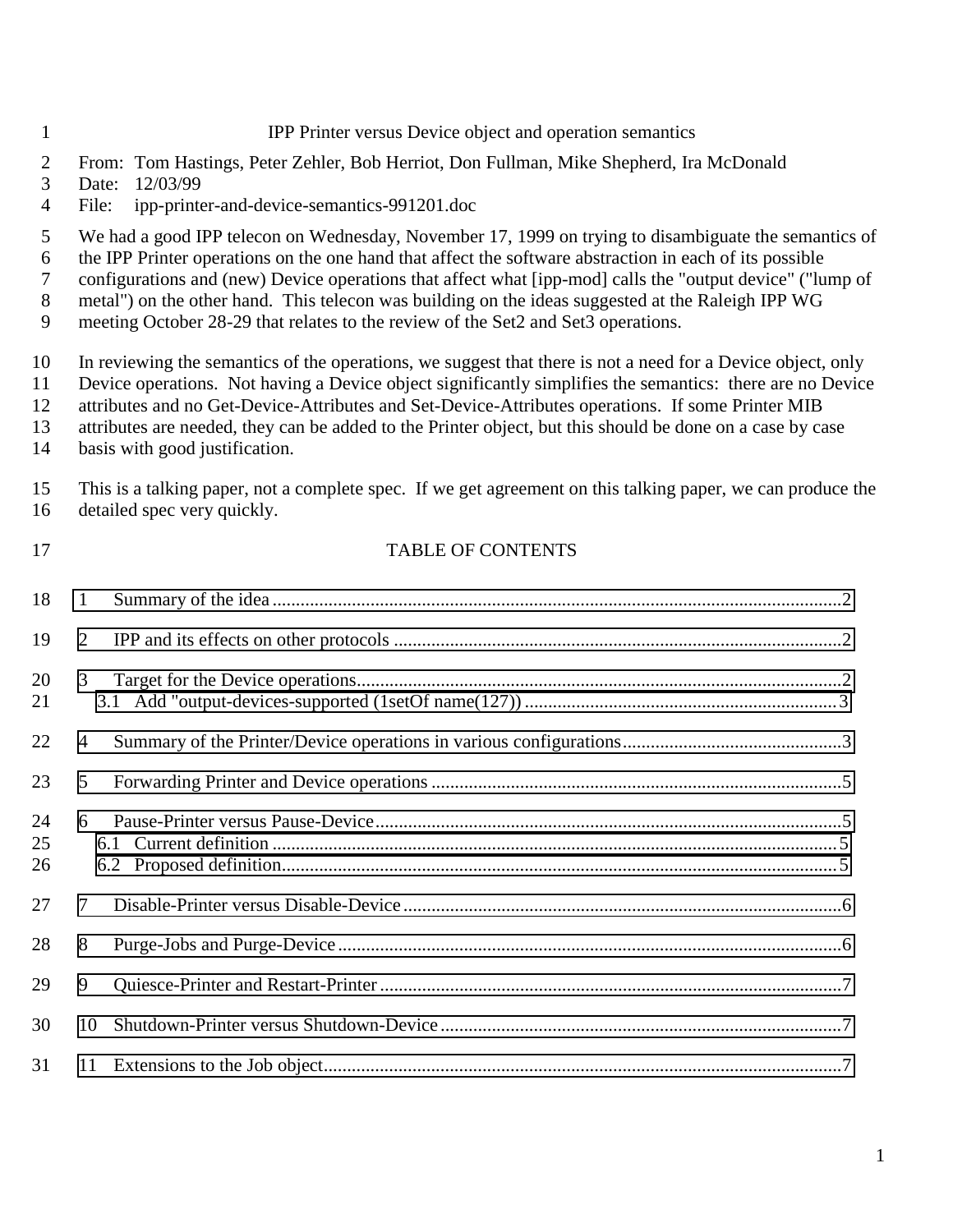<span id="page-1-0"></span>

### **1 Summary of the idea**

 In the IPP model, there are two distinct concepts: the Printer object and the output device. The output device is the "lump of metal" that makes marks on paper. The Printer object with its attributes represents a software abstraction. The IPP Printer object may be embedded in the output device or is hosted in a server. 42 When the Printer object is hosted in a server, the server is connected by some means (serial, parallel, network-any protocol) to one or more output devices, each of which may or may not contain an IPP Printer object.

 An Xxxx-Printer operation affects an IPP Printer object, i.e. the software abstraction, and an Xxxx-Device operation affects an output-device.

### **2 IPP and its effects on other protocols**

The Printer operations ("xxx-Printer") MUST affect only the IPP Printer object (Job operations are

considered separately in section [11\)](#page-6-0). They do not affect Printer abstractions for other protocols. The

Device operations ("xxx-Device") affect an output-device, and thus affect all protocols that the output-

devices supports. This separation makes it clear which operations affect only the IPP Printer object and

which affect all protocols.

Note: with this clear separation there is no need for an attribute, such as "printer-controls-other-protocols"

to specify whether an "xxx-Printer" operations affects other protocols on an output-device.

### **3 Target for the Device operations**

 The URI supplied for any Device operation is the same as for a Printer operation, namely, the Printer object's URI. There is no need to introduce a Device-URI for Device operations. Each "xxx-Device" operation is OPTIONAL for a Printer object to support, whether the Printer object is (1) embedded in an output-device, (2) in a server that controls a single output-device, (3) in a server that controls a single subordinate Printer object, (4) in a server that controls many output-devices ("output-device fan-out"), or (5) in a server that controls many IPP Printer objects ("IPP Printer fan-out"). If a Printer object in any of these configurations supports an "xxx-Device" operation, it causes the "xxx-Device" operation to occur on all fanned-out output-devices at once.

In order to give an operator more control over or more explicit state information about each output device

- in a fan-out configuration, the implementation SHOULD have an associated *subordinate* Printer object for
- each such output device as agreed in Raleigh and described in the posted 11/16/99 Set2 specification. A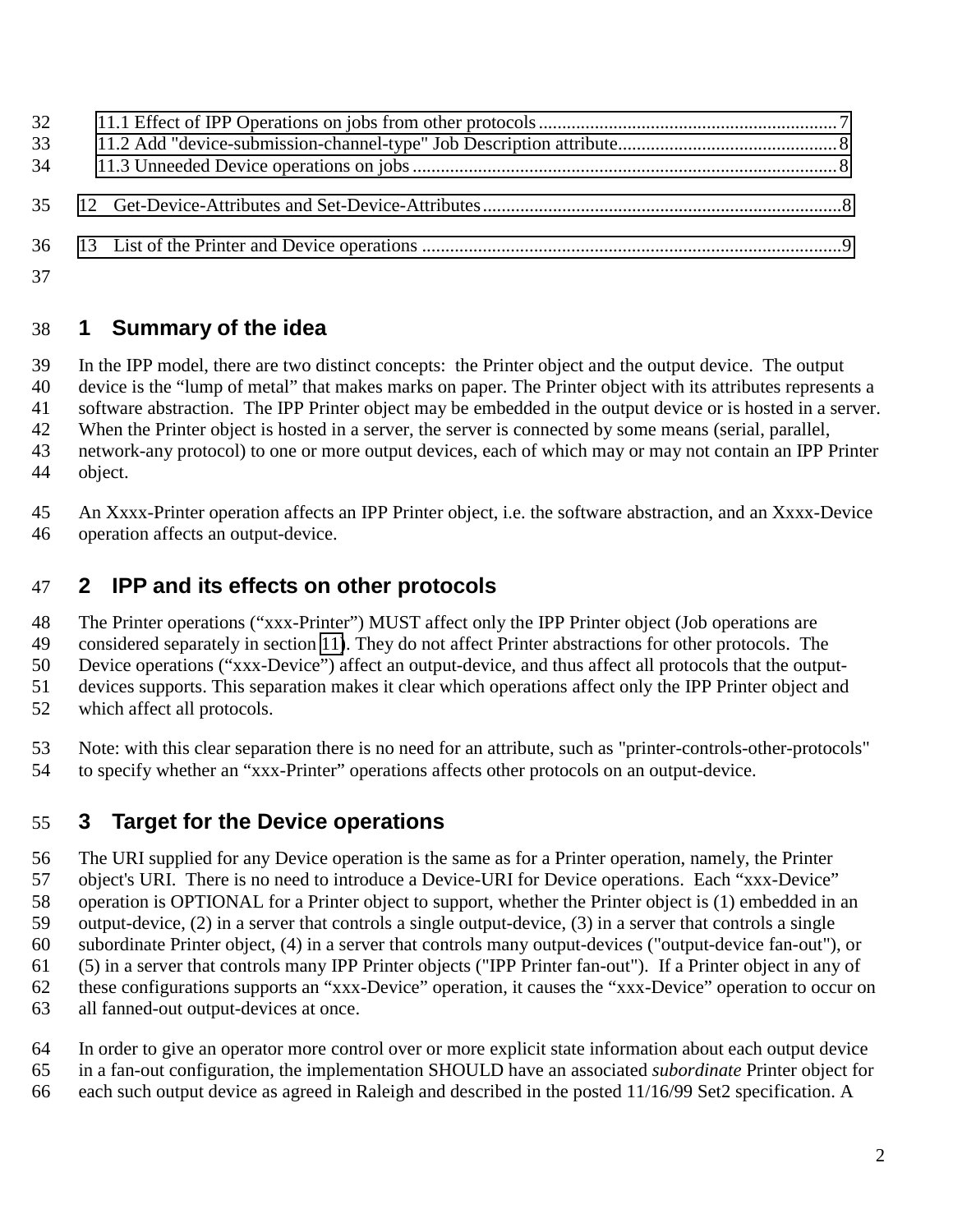<span id="page-2-0"></span>subordinate Printer object (of Printer A) MAY be supported on the output-device or on the server that hosts

Printer object A. Therefore, the Device operations do NOT need a separate URI or "device-name"

operation attribute to indicate which output device is intended. Consequently, the Device operations have

- the same target "printer-uri" as do the Printer operations.
- 3.1 Add "output-devices-supported (1setOf name(127))

 In order to know what output devices a Printer object supports, add a Printer Description attribute that identifies the names of the output devices that it supports. If a Printer object supports a Device operation as indicated in the Printer's "operations-supported" attribute, the Printer MUST forward that operation to all of the output-devices listed in its "output-devices-supported" attribute. This Printer Description attribute complements the IPP/1.0 "output-device-assigned" Job Description attribute (see [ipp-mod] section 4.3.13) that indicates to which output device the job was assigned for the output-device fan-out case.

The following sections discuss the clarifications on each Printer and Device operation.

### **4 Summary of the Printer/Device operations in various configurations**

This section summarizes the effect of each Printer operation that has a corresponding Device operation.

The Printer operations that have no corresponding Device operation are not shown in this section.

| <b>Configuration Name</b>  | Description of configuration                                                                       |  |  |  |
|----------------------------|----------------------------------------------------------------------------------------------------|--|--|--|
| embedded Printer object    | Printer A: An embedded Printer object in output device a                                           |  |  |  |
| hosted output device       | Printer B: A server with one LPR output-device b                                                   |  |  |  |
| cascaded Printer object    | Printer C: A server with one IPP Printer object C1 embedded in output-<br>device c                 |  |  |  |
| output device fan-out      | Printer D: A server with two LPR output-devices d1 and d2                                          |  |  |  |
| <b>IPP</b> Printer fan-out | Printer E: A server with two IPP Printer objects E1 and E2 embedded in<br>output devices e1 and e2 |  |  |  |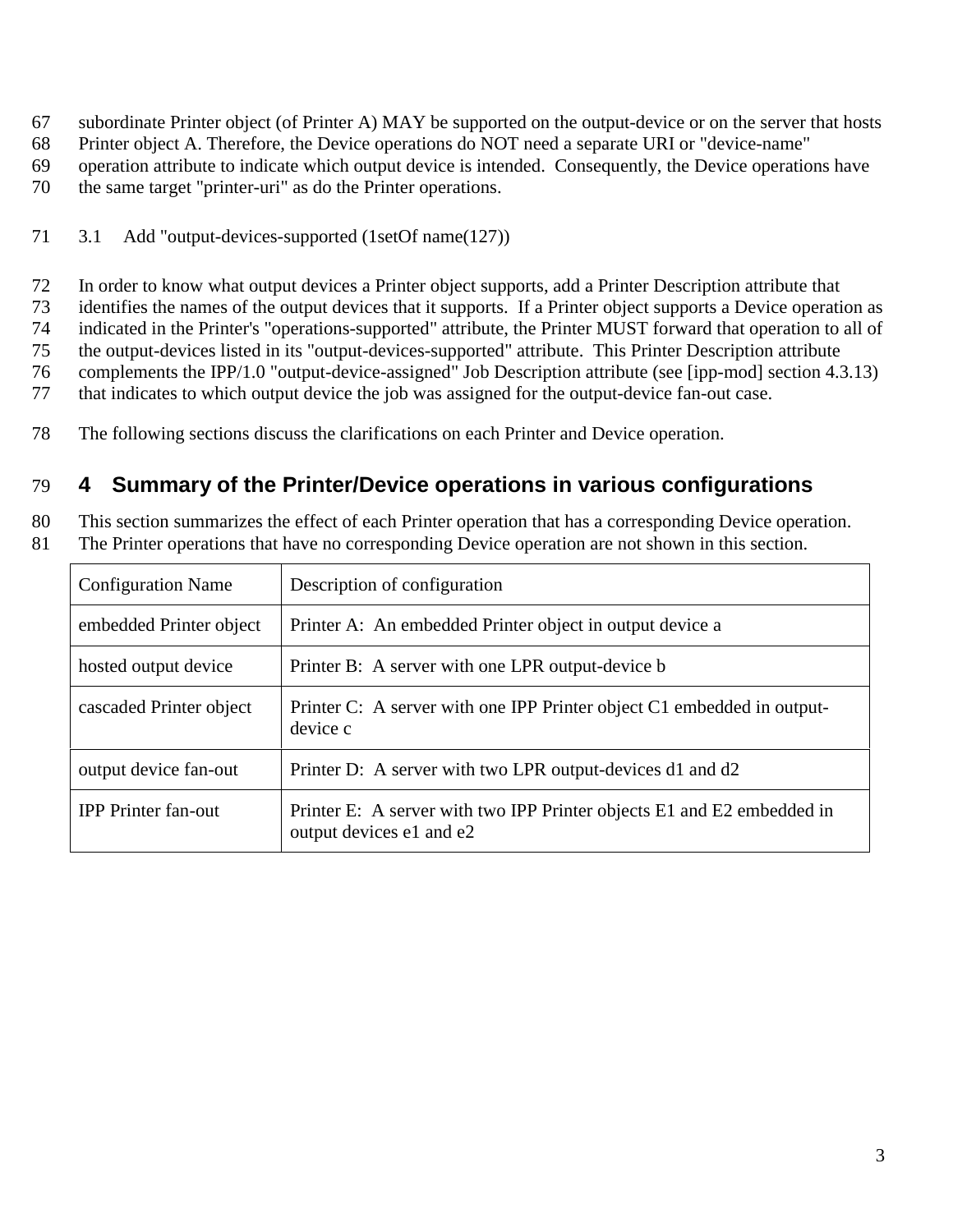

82

|               | <b>Printer A</b> | <b>Printer B</b> | <b>Printer C</b> | <b>Printer</b> | <b>Printer</b> | <b>Printer E</b> | <b>Printer E1</b>    |
|---------------|------------------|------------------|------------------|----------------|----------------|------------------|----------------------|
|               |                  |                  |                  | C1             | D              |                  |                      |
| Pause-Printer | Pause A          | Pause B          | Pause C          | Pause C1       | Pause D        | Pause E          | Pause E1             |
| Pause-        | Pause a          | Pause b          | Pause c          | Pause c        | Pause          | Pause            | Pause e1             |
| Device        |                  |                  |                  |                | $d1\&d2$       | $el$ &e2         |                      |
| Disable-      | Disable A        | Disable B        | Disable C        | Disable        | Disable        | Disable E        | Disable E1           |
| Printer       |                  |                  |                  | C <sub>1</sub> | D              |                  |                      |
| Disable-      | Disable a        | Disable b        | Disable c        | Disable c      | Disable        | Disable          | Disable e1           |
| Device        |                  |                  |                  |                | $d1\&d2$       | $el\&d2$         |                      |
| Shutdown-     | Shutdown         | Shutdown         | Shutdown         | Shutdown       | Shutdow        | Shutdown         | Shutdown             |
| Printer       | A                | B                | C                | C <sub>1</sub> | n D            | E                | E1                   |
| Shutdown-     | Shutdown         | Shutdown         | Shutdown         | Shutdown       | Shutdow        | Shutdown         | Shutdown             |
| Device        | a                | b                | $\mathbf{c}$     | $\mathbf{C}$   | n d1&d2        | $el$ &e2         | e1                   |
| Purge-Jobs    | Purge A,         | Purge B,         | Purge C          | Purge C1,      | Purge D        | Purge E          | Purge E1,            |
| (Printer)     | not a            | not b            | not $C1^*$ ,     | not c          | only           | only             | $not \in \mathbb{R}$ |
|               |                  |                  | not c            |                |                |                  |                      |
| Purge-        | Purge a          | Purge b          | Purge c          | Purge c        | Purge          | Purge            | Purge e1             |
| Device        |                  |                  |                  |                | d1&d2          | $el$ &e2         |                      |

83 Note: Any Printer object MAY either support an operation or not support an operation, depending on

84 implementation and/or configuration. An implementation and/or a system administrator could configure a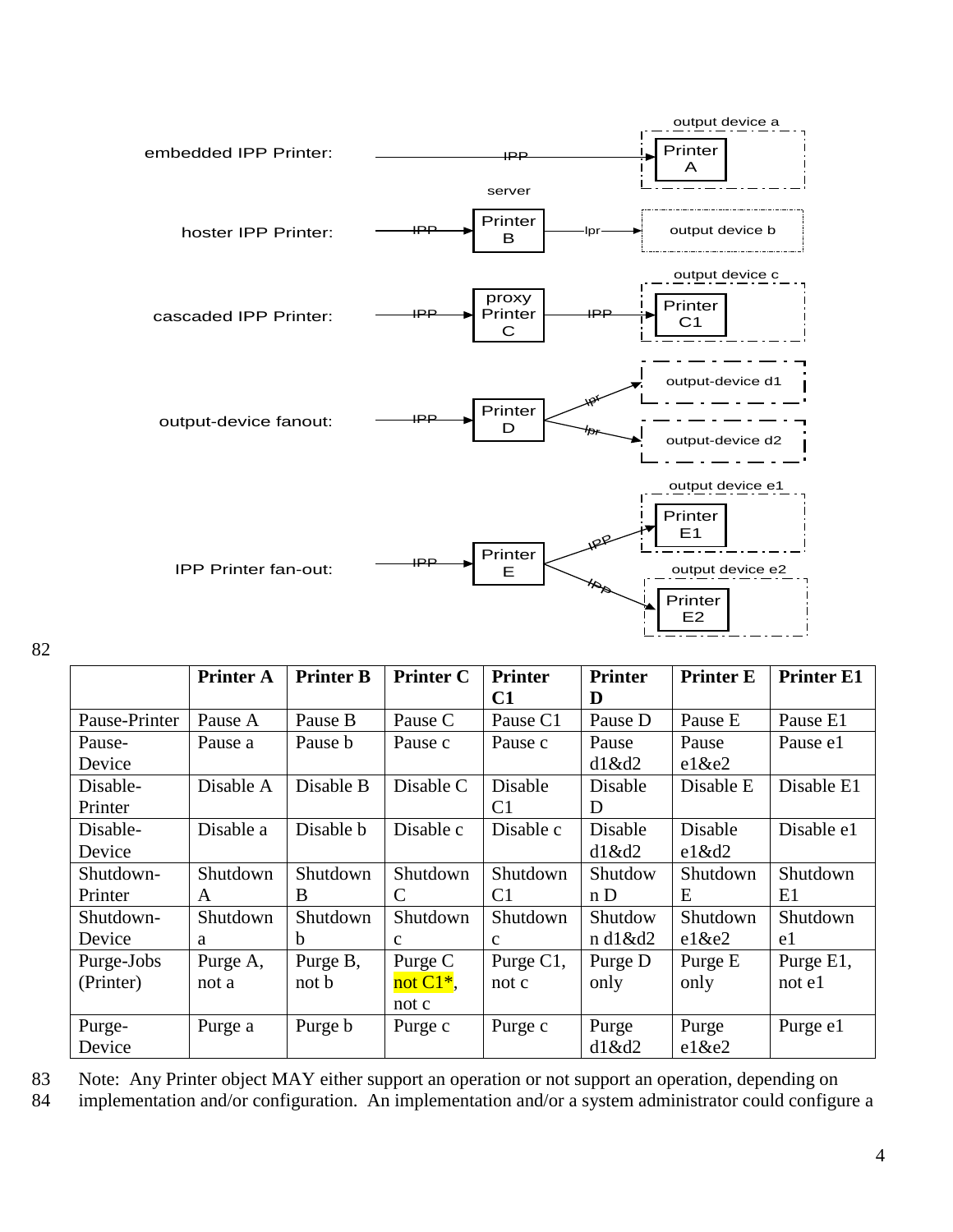<span id="page-4-0"></span> Printer so that it doesn't support a Device operation because the Printer object is controlling more than one output-device. So the table entries are showing what is possible, not what MUST be possible.

### **5 Forwarding Printer and Device operations**

88 A Printer object, whether it has IPP Printer fan-out or not, MUST NOT forward Printer operations to its subordinate Printer objects. Instead, the client MUST discover the subordinate Printer URIs and perform any operations on them directly.

91 A Printer object that has output device fan-out, such as Printer D, or IPP Printer fan-out, such as Printer E, either (1) MUST support a Device operation by performing it uniformly on all fan-out output devices or (2) MUST reject a Device operation as not supported (either because of fan-out or because the operation isn't supported). This choice is an IMPLEMENTATION OPTION and MAY be configurable. In other words, if a Device operation is supported by a Printer object, the Printer object MUST forward the Device operation so that it (eventually) gets to the actual output device(s).

 There are some reliability problems involved with forwarding Device operations. When a Printer object forwards a Device operation to subordinate Printer object(s), the operation may encounter problems, such as a network failure. Therefore, the responses to Device operations do not indicate that the operation has actually reached any or all of the output device(s). In other words, Device operations when forwarding is involved, is on a "best efforts" basis and there is no way for a client to query to see if the Device operation actually completed on each of the output devices. Therefore, rather than relying on forwarding of Device operations, it is RECOMMENDED that each output device have its own Printer object in order to reflect the state of the output device completely and to provide the best control for each of the output devices to an operator.

### **6 Pause-Printer versus Pause-Device**

6.1 Current definition

The [ipp-mod] has the following implementation choice for Pause-Printer (see section 3.2.7):

This OPTIONAL operation allows a client to stop the Printer object from scheduling jobs on all its

devices. Depending on implementation, the Pause-Printer operation MAY also stop the Printer from

processing the current job or jobs. Any job that is currently being printed is either stopped as soon as

the implementation permits or is completed, depending on implementation. The Printer object

- MUST still accept create operations to create new jobs, but MUST prevent any jobs from entering the
- 'processing' state.
- 6.2 Proposed definition

This proposal allows an implementation to support the first choice with the Pause-Printer operation and the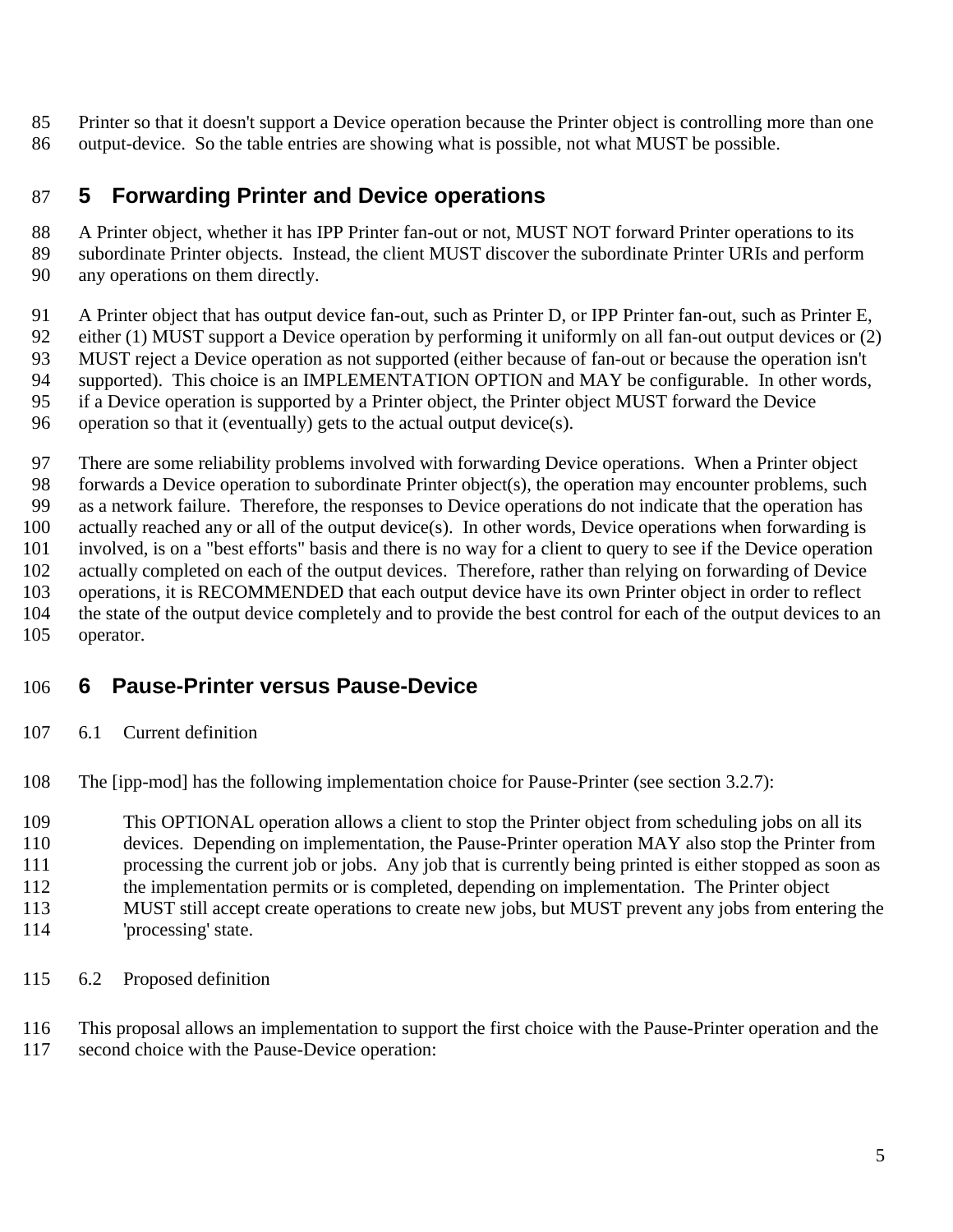<span id="page-5-0"></span>The Pause-Printer operation stops the IPP Printer object from sending additional IPP jobs to a subordinate

- Printer or to an output device. If the IPP Printer is implemented in a server, then a Pause-Printer operation
- keeps it from sending jobs to a subordinate IPP Printer which may be another server or a Printer in an
- output device. If the IPP Printer is implemented in an output device, then Pause-Printer keeps it from
- 122 sending the job to the output device.) However, in any configuration the current job continues normally in
- the output device producing marked media. If the Printer object has already sent additional jobs to the output device, they also print. If the Printer object is in the middle of sending a job to the output device, it
- continues sending that job, but does not send any other jobs to the output device (otherwise a network time-
- out might occur that would abort the job). In other words, the Pause-Printer operation becomes more like
- the "when" attribute with a value of 'after-current-job'. However, we also propose to drop the "when"
- operation attribute for the Pause-Printer operation that is in the Set2 spec.

 The Pause-Device operation stops the production of marked media *immediately*, i.e., in mid impression, after the current impression, or after the current sheet(s), depending on technology and implementation. It

- is like pushing the "pause" button locally on the device. The current job stops producing output, no matter
- whether it is an IPP job or a job submitted using some other job protocol, such as LPR/LPD.

 The IPP Printer object that controls the output device will change the state of the Printer object's "printer-state" attribute and "printer-state-reasons" as specified in [ipp-mod]:

- The IPP Printer stops the current job(s) on its [output] device(s) that were in the 'processing' or
- 'processing-stopped' states as soon as the implementation permits. If the implementation will take
- appreciable time to stop, the IPP Printer adds the 'moving-to-paused' value to the Printer object's
- "printer-state-reasons" attribute (see section **Error! Reference source not found.**). When the
- device(s) have all stopped, the IPP Printer transitions the Printer object to the 'stopped' state, removes the 'moving-to-paused' value, if present, and adds the 'paused' value to the Printer object's "printer-
- state-reasons" attribute.

## **7 Disable-Printer versus Disable-Device**

 The Disable-Printer Printer operation disables only the IPP Printer object from accepting new jobs. The Disable-Device Device operation disables all job submission channels from accepting new jobs. All other operations are unaffected on each channel. There is no Disable-Device-Channel operation; only Disable all channels. Its too complicated to Disable individual job submission channels.

## **8 Purge-Jobs and Purge-Device**

The Purge-Jobs operation is an IPP/1.1 Printer operation (see [ipp-mod]) that removes all IPP Job objects

 from the IPP Printer object, including the Job History. In order to perform this functionality the IPP Printer MAY have to cancel any jobs that it has sent to output device(s) by some means or other. For consistency,

- the IPP Printer does not forward the Purge-Jobs operation to its subordinate Printers.
- The Purge-Device operation removes all jobs from the output device regardless of the job submission
- protocol used to submit the jobs.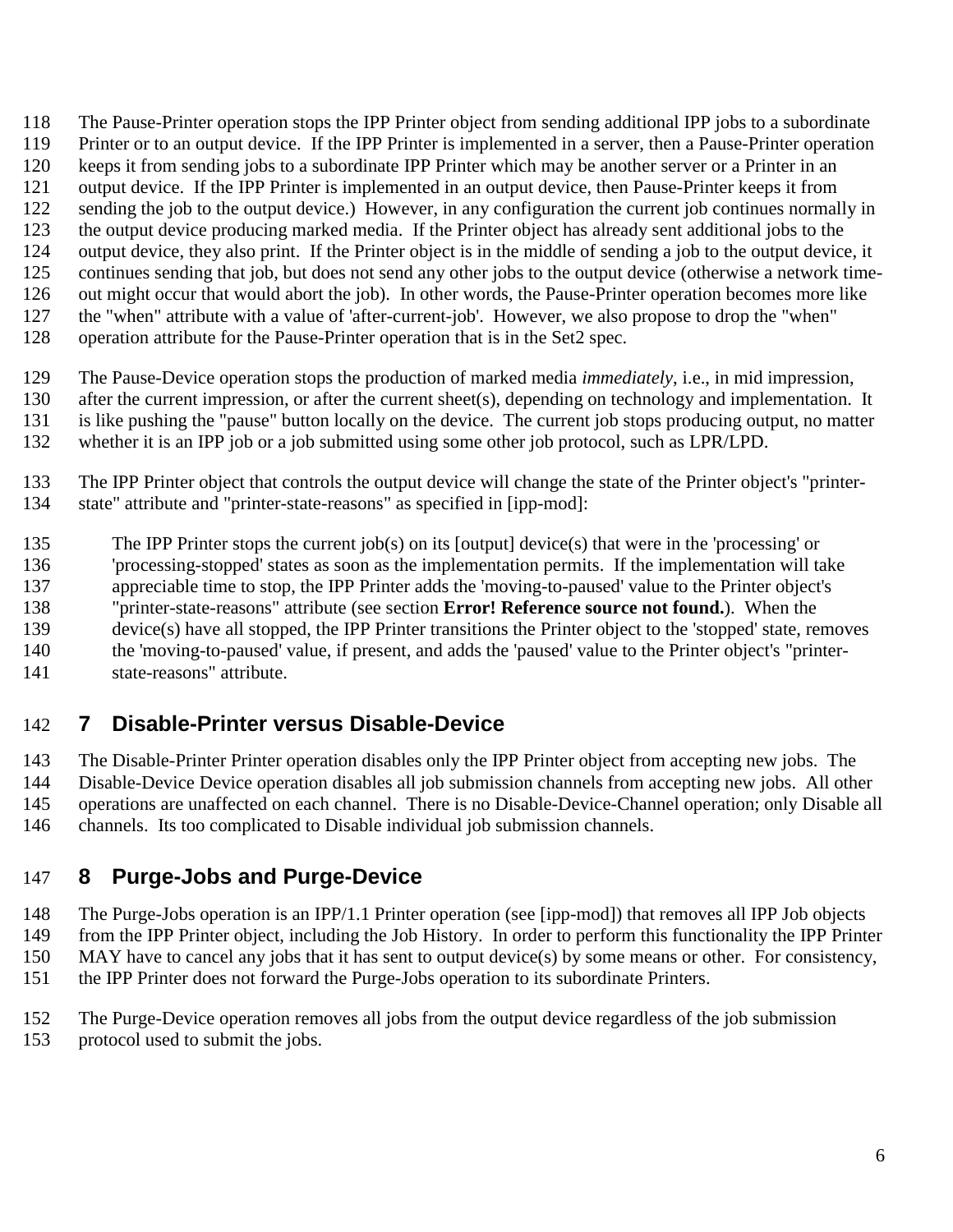### <span id="page-6-0"></span>**9 Quiesce-Printer and Restart-Printer**

 Instead of having Shutdown-Printer have a way to restart the Printer, lets make a new operation that transitions the Printer object to a quiescent state, i.e., the Printer becomes a read-only object. The Printer stops accepting new jobs and stops sending jobs to the output device immediatelyHowever, the Printer completes any operations that were in process and completes sending any Jobs to the Printer that were in process. The Printer immediately stops accepting any operations, except the Printer MUST accept Restart- Printer and Get-Printer-Attributes and SHOULD accept Get-Job-Attributes and Get-Jobs. The current job is completed, so that this operation is a "graceful" stopping of the Printer. Since this may take some time, there are two "printer-state-reasons" values added: 'moving-to-quiescent' and 'quiescent'. There is no corresponding Quiesce-Device operation.

- The Restart-Printer operation brings the Printer object back from the quiescent state (or 'moving-to-
- quiescent'). There is no corresponding Device operation.

### **10 Shutdown-Printer versus Shutdown-Device**

 The Shutdown-Printer operation only shuts down the IPP Printer object abstraction and has no direct effect on the output device and no effect on power anywhere. The Shutdown-Printer is a drastic operation. It

MAY require more privileges than the Quiesce-Printer operation. Typically, the process(es) that are

supporting IPP are exited after saving any necessary state. If the Printer object is processing, that is

abandoned, since Shutdown-Printer happens immediately. In order to achieve a more orderly shutdown,

the operator performs a Quiesce-Printer operation first and waits until the Printer adds the 'quiescent' value

to the "printer-state-reasons" attribute.

There is no way to bring the IPP Printer back from the shutdown condition using the IPP protocol.

However, the output device continues to do the work that it already has and any additional work that it

might receive through other job submission channels.

On the other hand, the Shutdown-Device operation affects the output device, disables all the output device's

 channels, and powers the output device off. There is no way using the IPP protocol to power it back up. In order to shutdown both the output device and the Printer, the Shutdown-Device operation MUST be issued

first, followed by the Shutdown-Printer, since the Printer cannot accept any operations after the Shutdown-

Printer operation.

### **11 Extensions to the Job object**

- This section discusses the extension of semantics to the Job object.
- 11.1 Effect of IPP Operations on jobs from other protocols

The IPP Job operations MAY affect jobs submitted with other job submission protocols, depending on

implementation. Thus a Get-Jobs or Get-Job-Attributes MAY return other jobs or it MAY NOT depending

on implementation.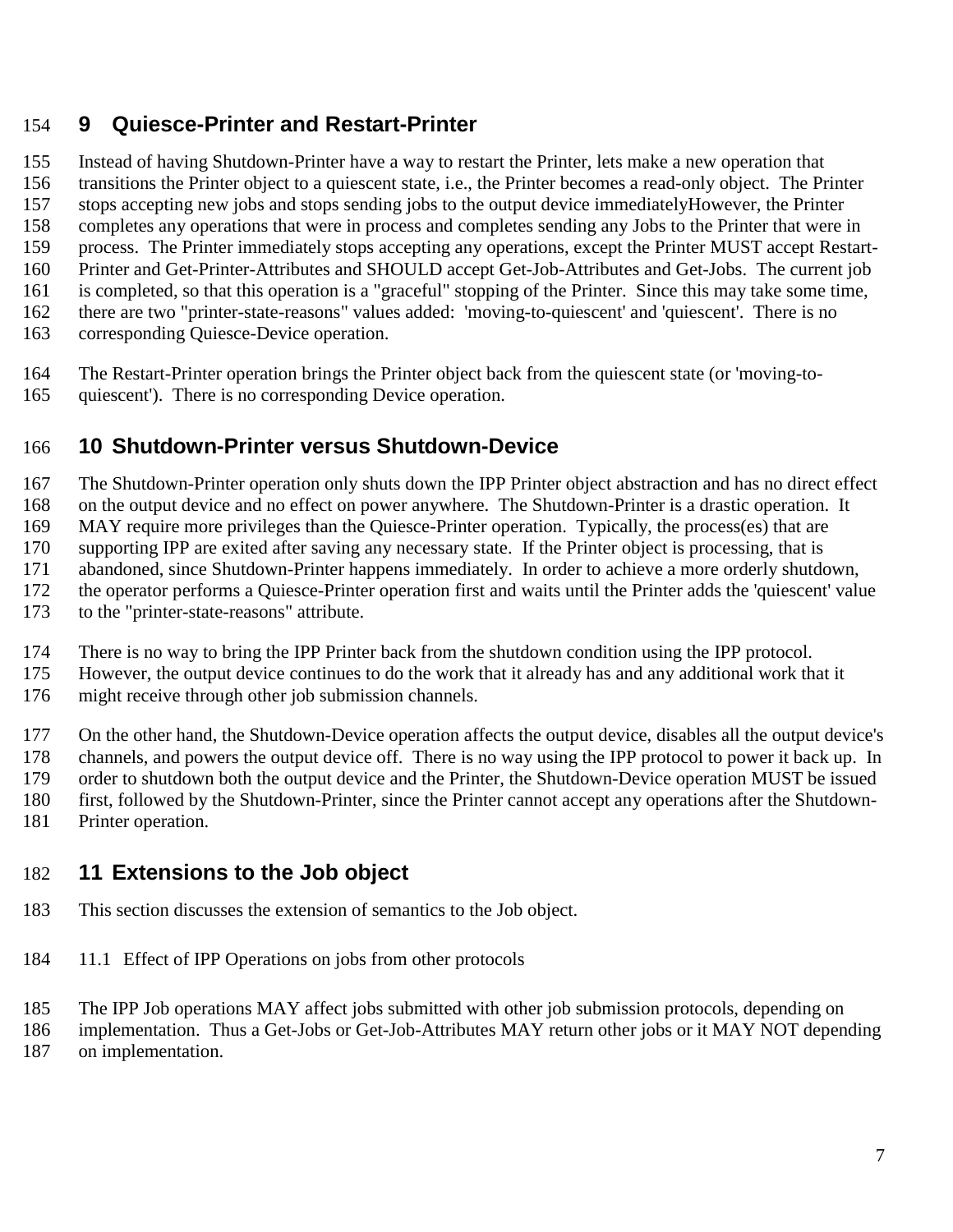<span id="page-7-0"></span>188 11.2 Add "device-submission-channel-type" Job Description attribute

189 In order to indicate which, we suggest adding a "device-submission-channel-type" (type2 keyword) Job

190 Description attribute which indicates the type of channel the job was submitted on. The IPP keywords are

191 derived by transforming the Printer MIB enum symbols registered for the Printer MIB job submission

192 channel. The transformation is to remove the leading 'ch', add a hyphen in front of any uppercase letter or

193 number that had a preceding lower case letter, and lower case all letters. So the Printer MIB

194 chAppleTalkPAP enum symbol would become the IPP 'apple-talk-pap' keyword and the chIEEE1284Port

195 enum symbol would become the IPP 'ieee-1284-port' keyword.

- 196 11.3 Unneeded Device operations on jobs
- 197 Here is the complete list of job operations to check to see if we all agree that they are unneeded as Device 198 operations:

| Operations that affect jobs             | Corresponding Device operation equivalent? |  |  |  |
|-----------------------------------------|--------------------------------------------|--|--|--|
| Create-Job                              | no                                         |  |  |  |
| Print-Job                               | no                                         |  |  |  |
| Print-URI                               | no                                         |  |  |  |
| Validate-Job                            | no                                         |  |  |  |
| Purge-Jobs                              | Purge-Device                               |  |  |  |
| Send-Document                           | no                                         |  |  |  |
| Send-URI                                | no                                         |  |  |  |
| Cancel-Job                              | no                                         |  |  |  |
| Get-Job-Attributes                      | no                                         |  |  |  |
| Get-Jobs                                | no                                         |  |  |  |
| Hold-Job                                | no                                         |  |  |  |
| Release-Job                             | no                                         |  |  |  |
| Restart-Job                             | no                                         |  |  |  |
| Set-Job-Attributes                      | no                                         |  |  |  |
| Reprocess-Job                           | no                                         |  |  |  |
| Cancel-Current-Job (though the target   | no                                         |  |  |  |
| is the Printer object)                  |                                            |  |  |  |
| Pause-Current-Job (though the target is | no                                         |  |  |  |
| the Printer object)                     |                                            |  |  |  |
| Resume-Job                              | no                                         |  |  |  |
| Promote-Job                             | no                                         |  |  |  |

### 199 **12 Get-Device-Attributes and Set-Device-Attributes**

200 We suggest that we need neither a Get-Device-Attributes nor a Set-Device-Attributes operation, so we don't

201 have a Device object either. If Printer MIB attributes are needed, they should be added to the Printer

202 object. The problem with having both a Printer object and a Device object, is that it would be hard to

203 remember whether an attribute was a Printer attribute or a Device attribute.